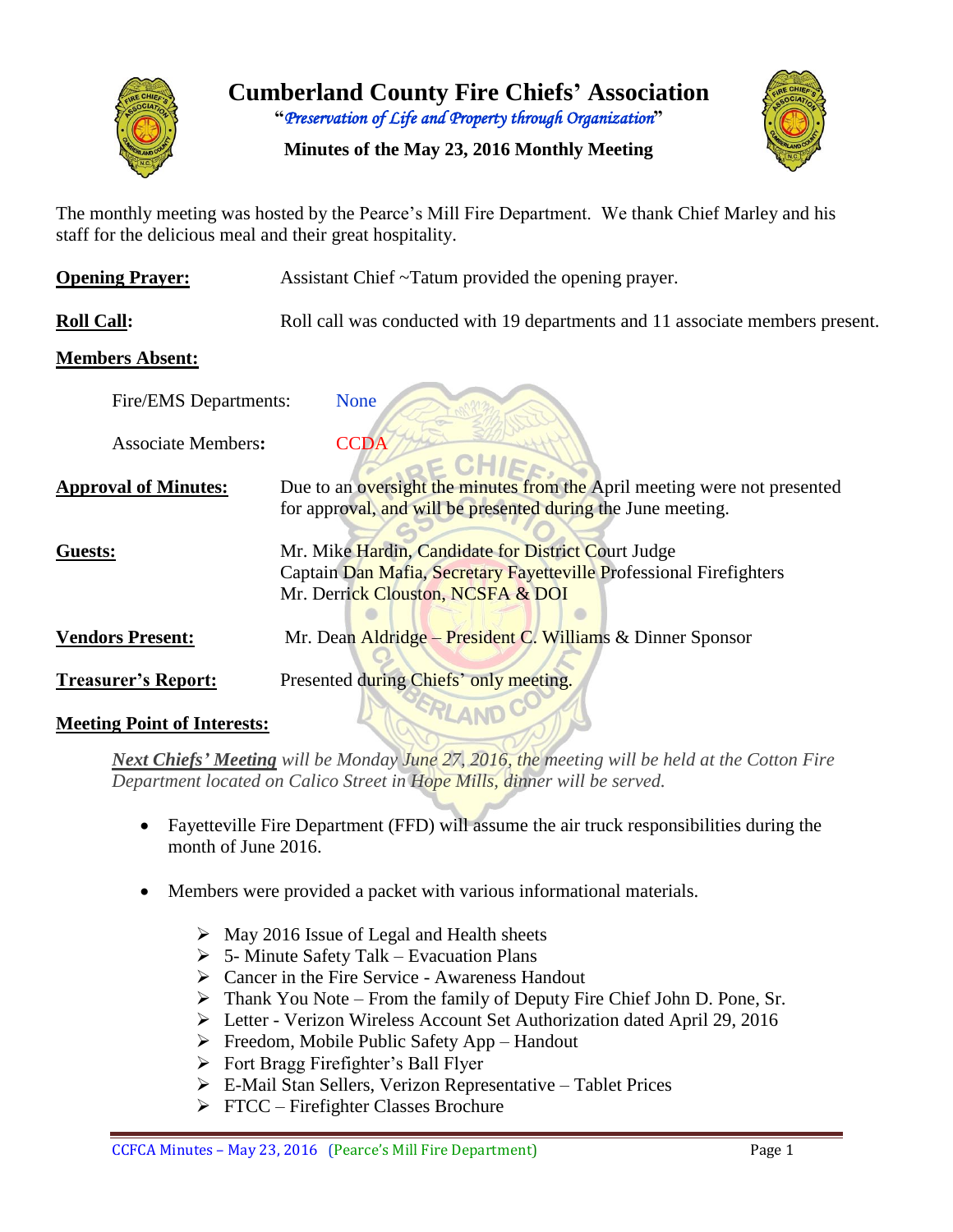#### **OLD BUSINESS**

- 1. President Johnson advised that a meeting occurred on Wednesday May 11, 2016 with Mr. Randy Graham, Motorola High-Caps, CFVEMS, Michael Horne, COF and Deputy Director Mitchell, CCES to review and finalize our code plugs. Mr. Graham requested additional information, which was provided and he tentatively wants to start re-programing our radios starting in early June. A schedule for each department will be provided. Programmers will visit each physical fire department in order to reprogram control/base stations along with all the mobiles and portable radios. He urged all chiefs to insure that all their radios are present for reprogramming when the Motorola representative arrives at your facilities. We can make up misses at other locations but we want to hold that to a minimum.
- 2. President Johnson advised that the association account with Verizon utilizing state contract pricing has been set up. Verizon will also sell us our tablets and accessories and the current 12 inch recommended I-PAD comes with a \$ 250.00 discount through May. Anyone wishing to add to the order should contact President Johnson by noon on Friday and he will add your additional tablets to the order and prepare an invoice from the association and bill your department.
- 3. President Johnson informed the membership that on Thursday May 12, 2016 a meeting with county **IT attended by Chief McLamb, County Emergency Services**, COF representatives to discuss the implementation of the Freedom App along with associated IT issues and matters. Once OSSI purchase is approved OSSI will schedule install about 8 weeks out.

Key points discussed during the meeting were:

- $\checkmark$  OSSI Mobile CAD
- $\checkmark$  Disposition Panasonic Toughbook Windows Laptops
- $\checkmark$  Net-motion for secured connection to County
- $\checkmark$  Cost of software and hardware
- $\checkmark$  Closest unit response
- $\checkmark$  General equipment maintenance issues
- $\checkmark$  Weak signal in metal buildings.
- $\checkmark$  Intentional disconnects of equipment
- $\checkmark$  Most stations report that CAD/MCT works fine.
- $\checkmark$  Verizon does have some weak areas Has to be accepted and worked around.
- $\checkmark$  AVL reception inside of apparatus bays.
- $\checkmark$  Software not updated consistently at all stations This will be eliminated with the Freedom APP -
- $\checkmark$  Same functionality as Mobile CAD
- $\checkmark$  Freedom solution is easy to use
- $\checkmark$  Requires Mobile Device Management versus Net Motion
- $\checkmark$  Freedom App Replaces Net-motion
- $\checkmark$  Freedom App is a secure connection to the county.
- $\checkmark$  Freedom App works on Smartphones and Tablets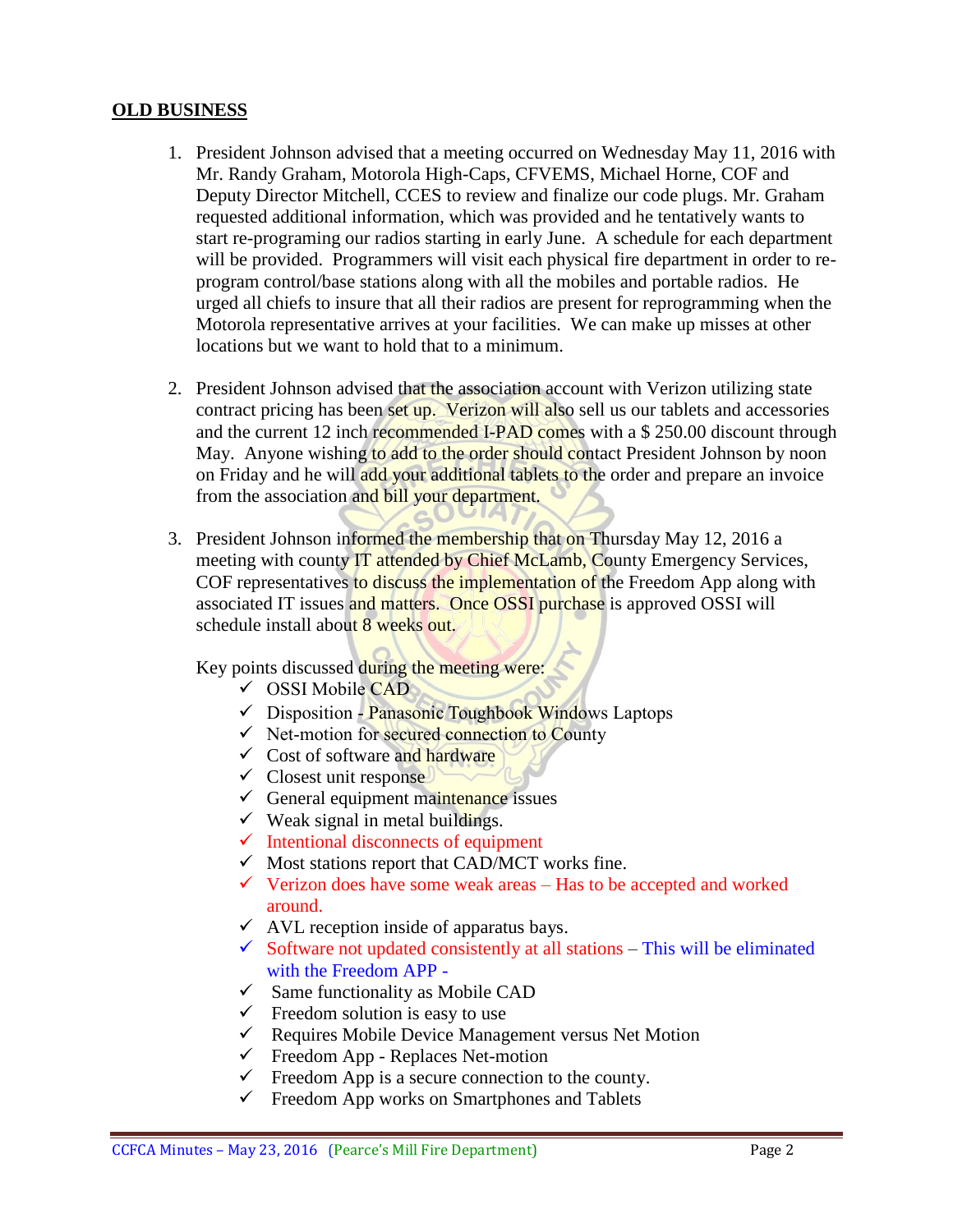- $\checkmark$  Freedom App works only with Droid or IOS (iPad, iPod)
- $\checkmark$  Freedom App will not work with a Windows laptop
- $\checkmark$  User Agreement & Policy enforcement
- $\checkmark$  Site License One Time Purchase
- $\checkmark$  No Thumb drives, possibly use existing mounts in truck, limited printing (Wi-Fi Connection to on-board printers)
- $\checkmark$  Word, Excel or similar software for supplemental use (Tech Soup Pricing)
- $\checkmark$  Possible heat issues with iPads or tablets (unknown)
- $\checkmark$  Learning curve for local fire staff Two (2) TTT Classes
- $\checkmark$  Unknown issues with iPad/Tablet signals inside metal building.
- $\checkmark$  Replacement of mounts, Otter box, and holders.
- $\checkmark$  Will need Antivirus and MDM (\$2,000 per year)
- $\checkmark$  Freedom App with site licensing. IS would like to test this out with recommended devices at 3 locations
- $\checkmark$  Enforce software updates, lockdown Wi-Fi settings, control software installs using Mobile Device Management
- $\checkmark$  Purchase 3 year warranty and budget a future replacement plan.

GOCIATI

 $\checkmark$  Phased rollout of hardware devices and software to vet out issues before full install. install.

#### **NEW BUSINESS:**

- 1. North Carolina State Firemen's Association Statistician Mr. Derrick Clouston addressed the membership and updated the members' on-going issues affecting the North Carolina fire service. Derrick also talked about the up-coming annual convention, which has been moved to Charlotte, North Carolina and promised a great convention. Derrick's **position** is up for re-election this year and he asked for our support to re-elect him to the Statistician position and explained the voting process of the four (4) afforded to each department. One  $(1)$  for the Fire Chief, one  $(1)$  for Chief Officer and two (2) delegate votes. He stated that it was important to attend and vote. If Chief Officers are not attending and members from the department attend they need cast the two (2) available delegate votes. He will provide additional information prior to the annual convention in August through our association. Derrick also provided a quick snap shot of on-going  $\overline{OSFM} \& \overline{DOI}$  initiatives affecting certifications.
- 2. Derrick also informed the membership about the up-coming Legislative Day scheduled for Wednesday June 15, 2016 in Raleigh. A letter from NCSFA President Kevin Gordon went out to every fire chief in the state soliciting participation. This is a great opportunity to meet with our local delegation and talk about issues within the fire service that require legislative assistance.
- 3. Captain Dan Mafia with the Fayetteville Professional Firefighters Association addressed the membership to inform everyone about their on-going county-wide fund drive, as well as inform the chiefs of projects that are supported by the association. He requested that anyone having any questions or issues to please call him.
- 4. At the request of President Johnson, Derrick provided general information concerning the recent Pine Hill North Carolina Firefighter Fatality.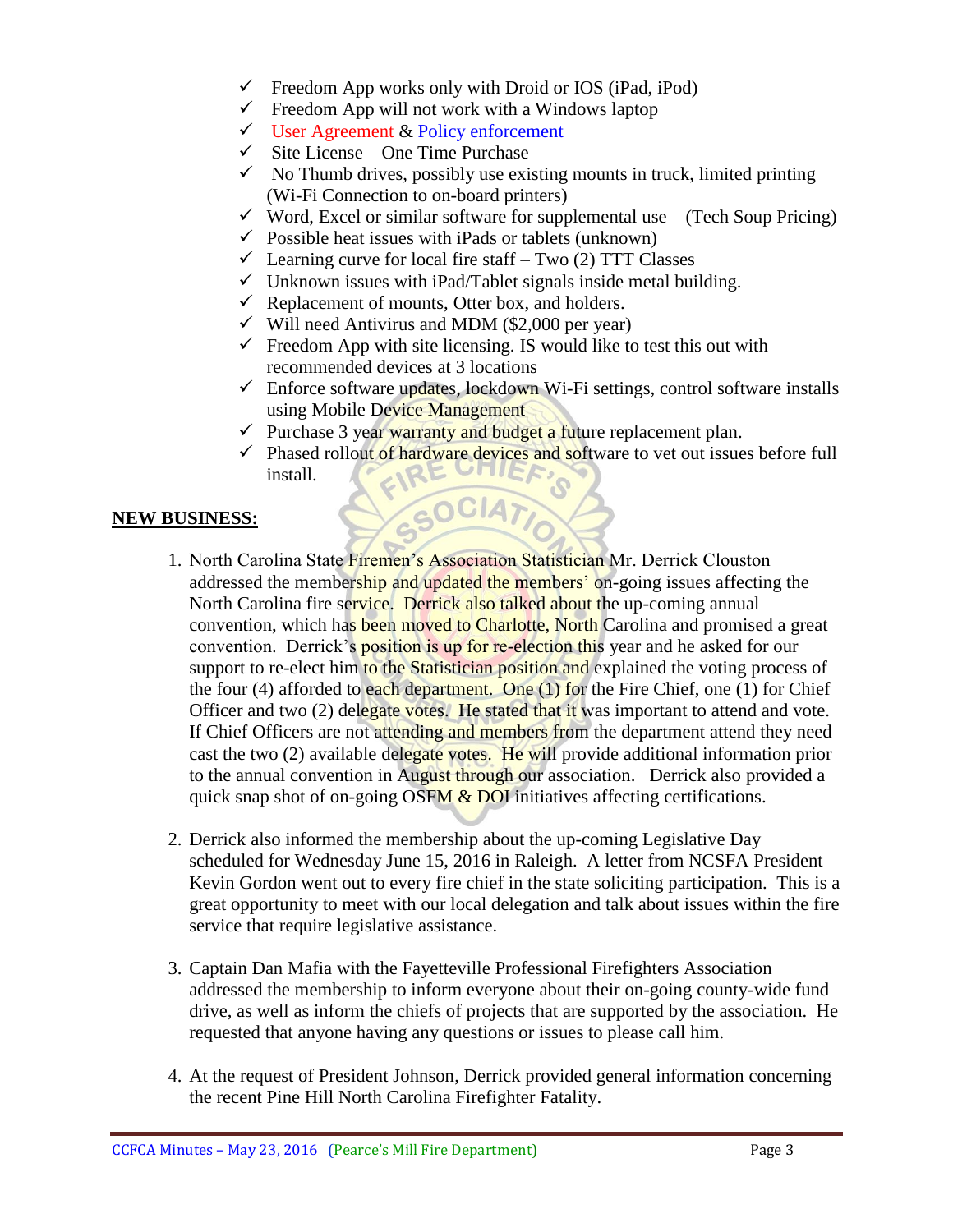- 5. President Johnson talked about the Cancer in the Fire Service Hand-out and stressed that this is a culture change and the change starts with us Fire Chiefs. It is our duty to insure that our firefighters practice cancer prevention and all departments should adopt recommendations listed in the hand-out.
- 6. President Johnson asked Emergency Services Director Randy Beeman to please set up a meeting to discuss AVL issues in the near future.

#### **COMMITTEE REPORTS:**

#### **ID CARD/TECHNOLOGY COMMITTEE**

• **FYI.** Fire Chiefs are required to send a signed letter or memo with a firefighter requesting an ID Card. For any questions or an appointment contact 424-0694 or e-mail at [cjohnson.spfd@gmail.com](mailto:cjohnson.spfd@gmail.com)

**FIRE PREVENTION/EDUCATION COMMITTEE** Battalion Chief Michael, FFD – Chairperson, E-Mail:

**GOCIA** 

No report.

**COMMUNICATIONS COMMITTEE** EMS Chief Brian Pearce – EMS - Chairperson, E-Mail: bpearce@capefearvalley.com

• No report.

**STANDARDS & POLICY COMMITTEE A/C** Kevin Murphy (SPFD # 13) Chairperson, E-Mail: [kmurphy1903@gmail.com](mailto:kmurphy1903@gmail.com)

Chief Murphy advised the membership that feedback for the Active Shooter response policy was due last Friday. A final joint committee meeting is scheduled for Wednesday June 1, 2016 at 1000 hours at Stoney Point FD Station 13 to finalize the policy.

 $\blacksquare$ 

**MEMORIAL COMMITTEE** Chief R. Marley (Pearce's Mill) Chairperson, E-Mail: [pmfd0301@nc.rr.com](mailto:pmfd0301@nc.rr.com)

• No report.

**AUTOMATIC AID/MUTUAL AID COMMITTEE** Chief Joe Marsh (GCFD # 24) Chairperson–E-Mail: gcfd24@nc.rr.com

• No report.

**FINANCE COMMITTEE** Deputy Chief Freddy Johnson Jr. (Stoney Point) Chairperson, E-Mail: [spfd1302@nc.rr.com](mailto:spfd1302@nc.rr.com)

• No Report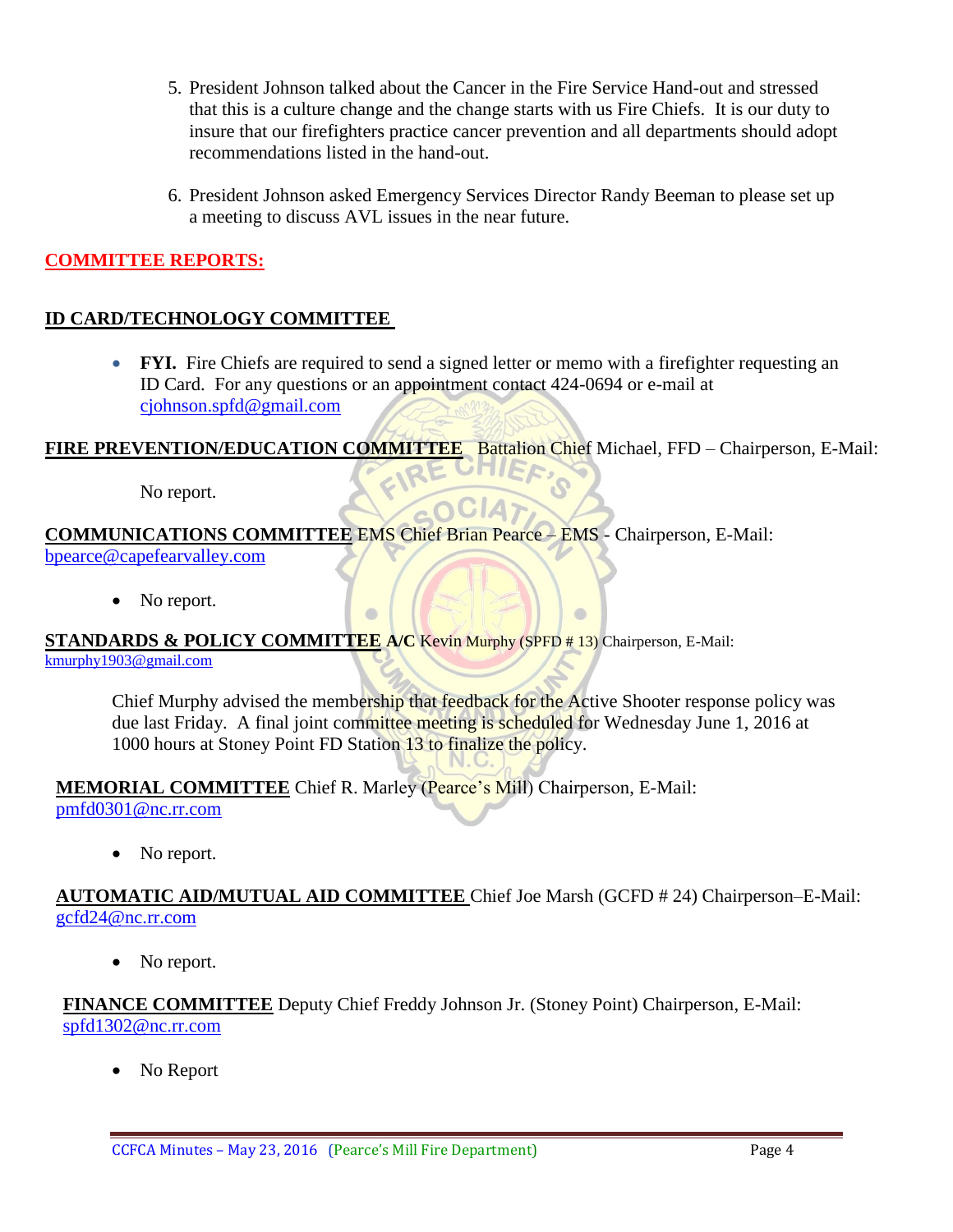#### **RESCUE COMMITTEE** Deputy Chief Hank Harris (Cotton FD) Chairperson, E-Mail: [cfd402@nc.rr.com](mailto:cfd402@nc.rr.com)

• No report.

**BULK PURCHASE COMMITTEE** Deputy Director Timmy Mitchell (Emergency Services), Chairperson, E-Mail: [tmitchell@co.cumberland.nc.us](mailto:tmitchell@co.cumberland.nc.us)

• No report.

**SPECIAL RESPONSE TIME COMMITTEE** - Chief Hill (WCFD/FFD) Chairperson, E-Mail: [mhill@ci.fay.nc.us](mailto:mhill@ci.fay.nc.us)

• No report.

**KNOX BOX COMMITTEE** - Emergency Management Officer Gene Booth (Emergency Services) Chairperson, E-Mail: [wbooth@co.cumberland.nc.us](mailto:wbooth@co.cumberland.nc.us)

RE CHIEF

ERLAND C

 $\Box$ 

• No Report

**FIREHOUSE STEERING COMMITTEE** – Fire Chief T. J. McLamb (SLFD # 22) Chairperson,

E-Mail: [tmclamb@spring-lake.org](mailto:tmclamb@spring-lake.org)

No Report

**ASSOCIATE MEMBERS REPORT**

#### **EMERGENCY SERVICES DIRECTOR/ ECC-911 (**Randy Beeman**,** Director), E-Mail:

[rbeeman@co.cumberland.nc.us](mailto:rbeeman@co.cumberland.nc.us)

• No Report

**EMS DIRECTOR:** Brian Pearce, Director E-Mail: bpearce@capefearvalley.com

 $\sqrt{2}$ 

• No report.

**HAZMAT** BC Robert Brinson, FFD - POC telephone for HAZMAT is 584-9550, E-Mail: [rbrinson@ci.fay.nc.us](mailto:rbrinson@ci.fay.nc.us)

• No Report

**FORESTRY DISTRICT** Craig Gottfried, County Ranger, E-Mail: [craig.gottfried@ncagr.gov](mailto:craig.gottfried@ncagr.gov)

• No report.

**TRAINING COMMITTEE:** Assistant Chief Dale Spiller, Chairman, E-Mail: [dspiller@ci.fay.nc.us](mailto:dspiller@ci.fay.nc.us)

No Report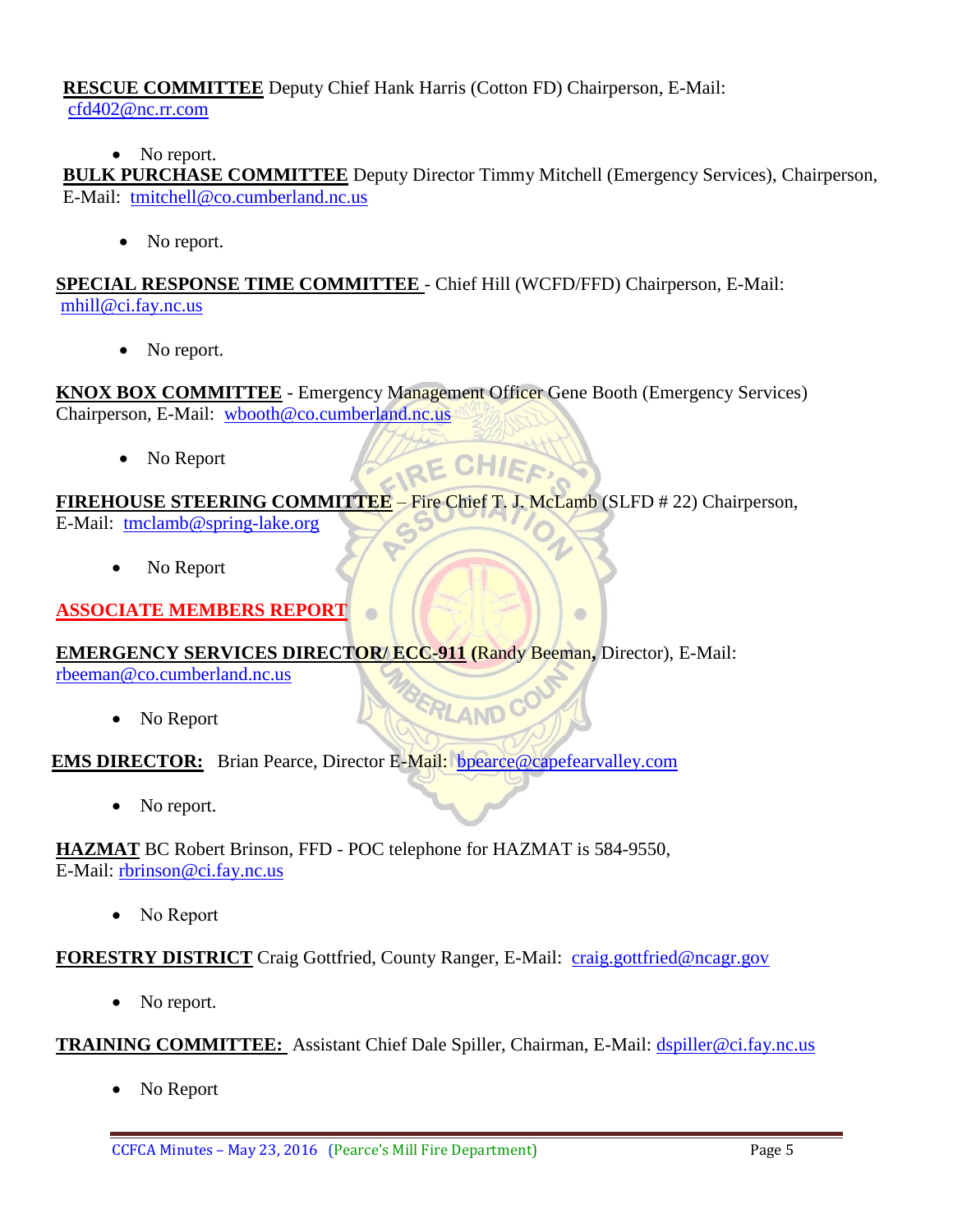**FTCC** Ernest Ward, Director, E-Mail: [warde@faytechcc.edu](mailto:warde@faytechcc.edu)

• No Report

#### **SHERIFF'S OFFICE** Sheriff Earl "Moose" Butler or Representative.

• Not Present

**NC HIGHWAY PATROL** – Captain Freddy Johnson Jr. SHP Field Operations. E-Mail: [fljohnson@ncshp.org](mailto:fljohnson@ncshp.org)

• No report.

#### **CIVIL AIR PATROL** William Ryan, Member

• No report.

#### **DISTRICT ATTORNEY'S OFFICE**

Not Present

#### **COUNTY COMMISSIONERS** Fire Commissioner Jimmy Keefe

• Commissioner Keefe briefly talked about the 9-1-1 consolidation between the COF and Cumberland County that is currently in the news.

FIRE

#### **FOR THE GOOD OF THE ASSOCIATION:**

• President Johnson followed up on the e-mail he sent out over the weekend on behalf of Fire Chief Joe Marsh concerning the death of Firefighter Edward E. Draughon an active firefighter with the Grays Creek Station 24 who suddenly passed away. His wake was originally scheduled for this evening Monday, May 23, 2016 at Roger's and Breece but has been changed to tomorrow night Tuesday from 5 to 7 with his memorial service immediately following the wake. He also asked the membership to continue to keep the entire Station 24 family in our thoughts and prayers as they now mourn the loss of two members in as many months.

 $\bullet$ 

**ADJOURNMENT:** A motion was made to adjourn by Chief Chuck Hodges, seconded by Chief Steve Lopez. The meeting was adjourned at 2045 hours.

Respectfully Submitted By:

*Freddy l. Johnson Mark A. Melvin*

Freddy L. Johnson Sr., CFO Mark A. Melvin, CFO Fire Chief / President Fire Chief / Secretary

#### **2 Enclosures**

- 1. Cumberland County Fire Chief's Association Attendance Roster May 2016
- 2. Fort Bragg Fire & Emergency Services Firefighter's Ball Flyer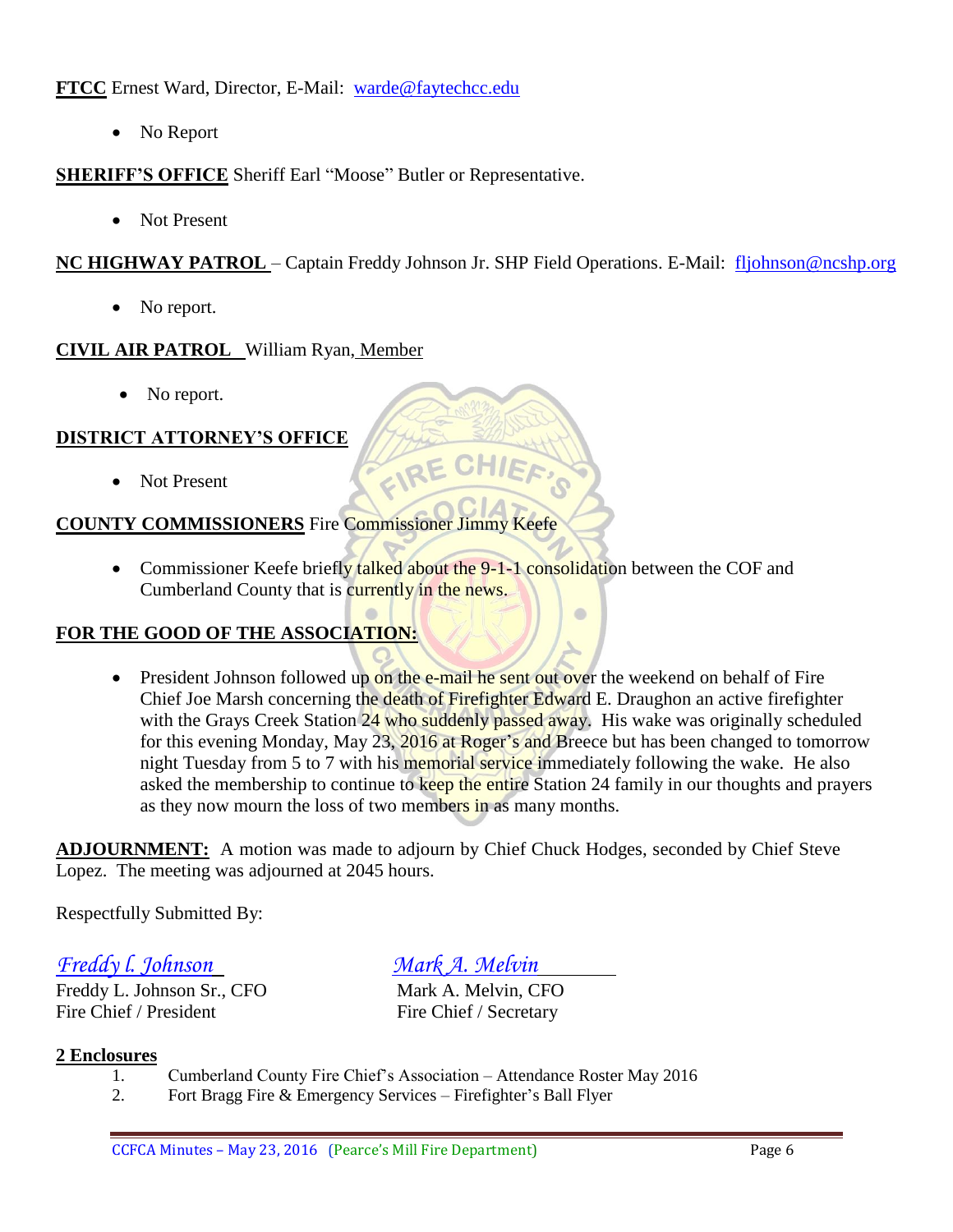

#### **CUMBERLAND COUNTY FIRE CHIEF'S ASSOCIATION ROLL CALL VOTE**



|                 | <b>MEMBERS PRESENT</b><br>(19)                                    |                      |           |           | 18                       | 19                      |           |           |           |           |           |           |           |
|-----------------|-------------------------------------------------------------------|----------------------|-----------|-----------|--------------------------|-------------------------|-----------|-----------|-----------|-----------|-----------|-----------|-----------|
|                 | <b>ASSOCIATES PRESENT (11)</b>                                    |                      |           |           | 08                       | 10                      |           |           |           |           |           |           |           |
|                 | <b>CC Fire Chiefs</b><br><b>DEPARTMENT</b><br><b>ORGANIZATION</b> | 25-JAN-16            | 22-FEB-16 | 28-MAR-16 | APR-16<br>25-            | 23-MAY-16               | 27-JUN-16 | 25-JUL-16 | 22-AUG-16 | 26-SEP-16 | 24-OCT-16 | 28-NOV-16 | 19-DEC-16 |
|                 | <b>Chief's Only Meeting</b>                                       |                      |           |           |                          |                         |           |           |           |           |           |           |           |
|                 | <b>MEMBERS</b>                                                    | <b>MEETING DATES</b> |           |           |                          |                         |           |           |           |           |           |           |           |
| 01              | <b>BEAVER DAM STA 26 &amp; 27</b>                                 |                      |           |           | P                        | P                       |           |           |           |           |           |           |           |
| 02              | <b>BETHANY STA12</b>                                              |                      |           |           | P                        | P                       |           |           |           |           |           |           |           |
| 03              | <b>COTTON STA 4</b>                                               |                      |           |           | P                        | $\overline{P}$          |           |           |           |           |           |           |           |
| 04              | <b>CUMBERLAND ROAD STA 5</b>                                      |                      |           |           | P                        | P                       |           |           |           |           |           |           |           |
| 05              | <b>EASTOVER STA1</b>                                              |                      |           |           | P                        | $\overline{P}$          |           |           |           |           |           |           |           |
| 06              | <b>EMS EMERGENCY MED SVC</b>                                      |                      |           |           | A                        | P                       |           |           |           |           |           |           |           |
| 07              | <b>FAYETTEVILLE FIRE DEPT</b>                                     |                      |           |           | P                        | P                       |           |           |           |           |           |           |           |
| 08              | <b>FORT BRAGG FIRE DEPT</b>                                       |                      |           |           | P                        | P                       |           |           |           |           |           |           |           |
| 09              | <b>GODWIN - FALCON STA 17</b>                                     |                      |           |           | P                        | P                       |           |           |           |           |           |           |           |
| 10              | <b>GRAYS CREEK STA 18</b>                                         |                      |           |           | P                        | P                       |           |           |           |           |           |           |           |
| $\overline{11}$ | <b>GRAYS CREEK STA 24</b>                                         |                      |           |           | P                        | P                       |           |           |           |           |           |           |           |
| $\overline{12}$ | <b>HOPE MILLS STA 21</b>                                          |                      |           |           | P                        | $\overline{P}$          |           |           |           |           |           |           |           |
| 13              | <b>PEARCE'S MILL STA 3</b>                                        |                      |           |           | P                        | $\overline{\mathsf{P}}$ |           |           |           |           |           |           |           |
| 14              | <b>SPRING LAKE STA 22</b>                                         |                      |           |           | P                        | $\overline{P}$          |           |           |           |           |           |           |           |
| 15              | <b>STEDMAN STA 23</b>                                             |                      |           |           | P                        | P                       |           |           |           |           |           |           |           |
| 16              | <b>STONEY POINT STA 13 &amp; 19</b>                               |                      |           |           | P                        | P                       |           |           |           |           |           |           |           |
| 17              | <b>VANDER STA 2 &amp; 8</b>                                       |                      |           |           | P                        | P                       |           |           |           |           |           |           |           |
| 18              | <b>WADE STA 16</b>                                                |                      |           |           | P                        | $\overline{P}$          |           |           |           |           |           |           |           |
| 19              | <b>WESTAREA STA 15-20 &amp; 25</b>                                |                      |           |           | $\overline{P}$           | P                       |           |           |           |           |           |           |           |
|                 |                                                                   |                      |           |           | <b>ASSOCIATE MEMBERS</b> |                         |           |           |           |           |           |           |           |
| 01              | <b>CC EMERGENCY SERVICES</b>                                      |                      |           |           | P                        | P                       |           |           |           |           |           |           |           |
| 02              | <b>CHRISTIAN FIREFIGHTERS</b>                                     |                      |           |           | A                        | P                       |           |           |           |           |           |           |           |
| 03              | <b>CIVIL AIR PATROL</b>                                           |                      |           |           | P                        | P                       |           |           |           |           |           |           |           |
| 04              | <b>COUNTY COMMISSIONERS</b>                                       |                      |           |           | P                        | P                       |           |           |           |           |           |           |           |
| 05              | <b>DA'S OFFICE</b>                                                |                      |           |           | A                        | A                       |           |           |           |           |           |           |           |
| 06              | <b>FORESTRY</b>                                                   |                      |           |           | P                        | $\overline{P}$          |           |           |           |           |           |           |           |
| 07              | <b>FTCC</b>                                                       |                      |           |           | P                        | $\overline{P}$          |           |           |           |           |           |           |           |
| 08              | <b>HAZMAT</b>                                                     |                      |           |           | P                        | $\overline{P}$          |           |           |           |           |           |           |           |
| 09              | <b>HIGHWAY PATROL</b>                                             |                      |           |           | A                        | P                       |           |           |           |           |           |           |           |
| 10 <sub>1</sub> | <b>RETIRED FIRE CHIEF'S</b>                                       |                      |           |           | P                        | $\overline{P}$          |           |           |           |           |           |           |           |
| 11              | <b>SHERIFF'S OFFICE</b>                                           |                      |           |           | P                        | A                       |           |           |           |           |           |           |           |

#### **Special Notes**:

*CODES:* (P) – Present (A)-Absent (E) - Excused